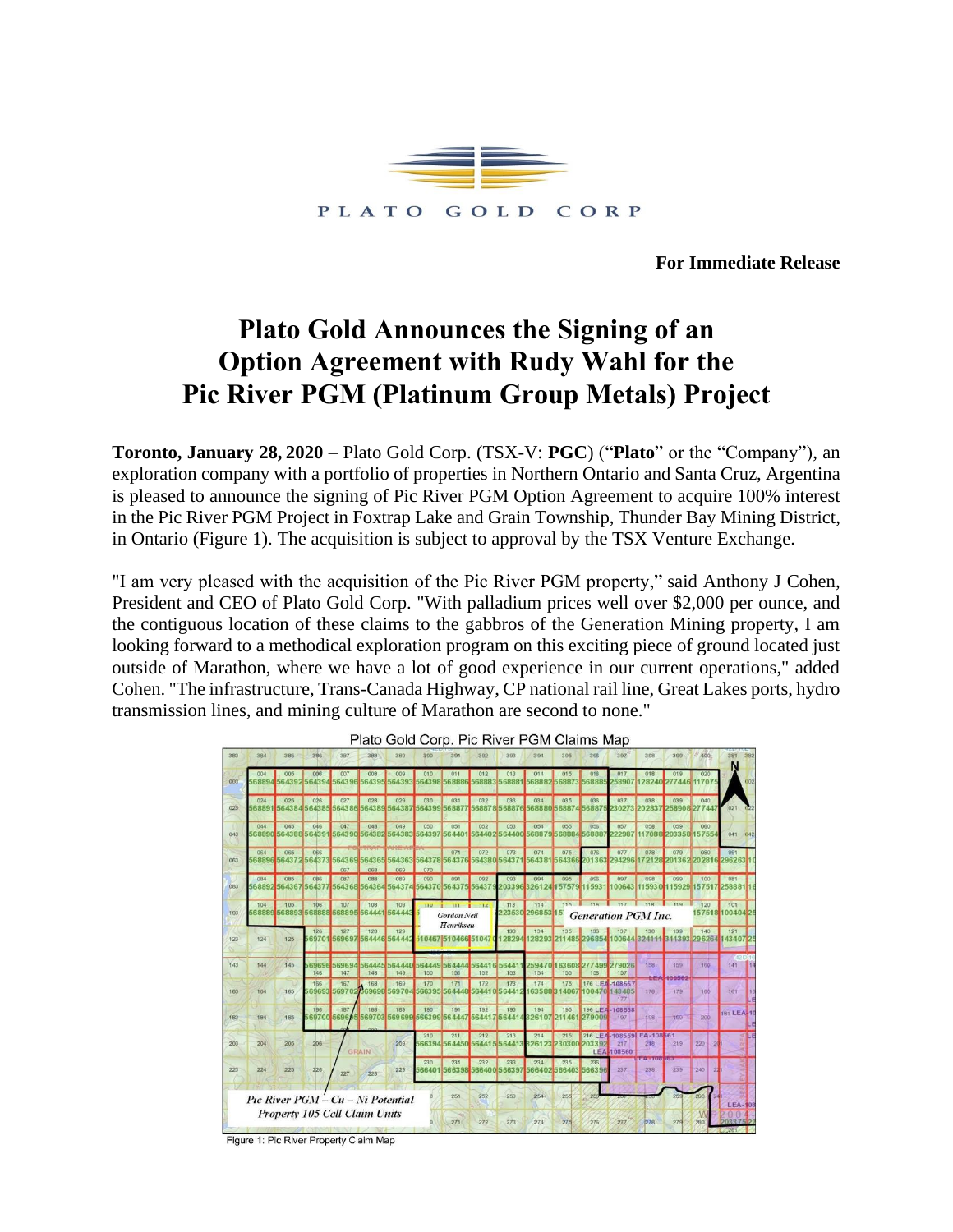## **About the Pic River PGM Project**

Mapping by Walker et al (1993) indicates the favourable layered gabbro series (the basal portion of the Coldwell Complex) of rocks that host the PGE-Cu-Ni mineralized zone of Generation Mining Inc.'s Sally, Willie, Skipper, Four Dams zones and the Marathon Deposit trend onto the Pic River PGM-Cu-Ni property (Figure 2). Previous ground magnetic surveys indicate magnetic highs that may correspond to the higher magnetic zones within the gabbroic rocks (Figure 3).

According to Generation Mining's webpage, the Marathon deposit is "one of" the largest undeveloped platinum group metal mineral resources in North America hosting several PGM-Copper deposits, including the 7.1 million ounce palladium-equivalent Marathon Deposit. On January 6, 2020, Generation Mining Limited released a preliminary economic assessment (PEA) giving Marathon an after-tax net present value (NPV) of \$871 million (Press Release Generation Mining January 6, 2020).

Mineralization hosted on the Marathon property is not necessarily indicative or representative of mineralization hosted on the Company's property.

The Generation Mining Inc.'s Sally Area 41 zone is indicated to be on strike to the Pic River PGM-Cu-Ni property. This PGM-Cu-Ni drill defined mineralized zone is located on the northern margin of the East Gabbro and is comprised of four mineralized zones.

Exploration by Plato will focus on defining the gabbroic units on the Pic River PGM-Cu-Ni property and determining the PGM-Cu-Ni mineralization.

Mr. Garry Clark, P. Geo., of Clark Exploration Consulting, is the "Qualified Person" as defined in NI 43-101, who has reviewed and approved the technical content in this press release. Garry Clark has been the Executive Director of the Ontario Prospectors Association since 2000. Garry also is a Director of various junior listed companies including Canadian Palladium.



Plato Gold Corp. Pic River PGM Project

Shows the locations of the Marathon Deposit and the Geordie Deposit. Geology after Walker et al. (1993)<br>Source: Marathon PGM Corp. (2010)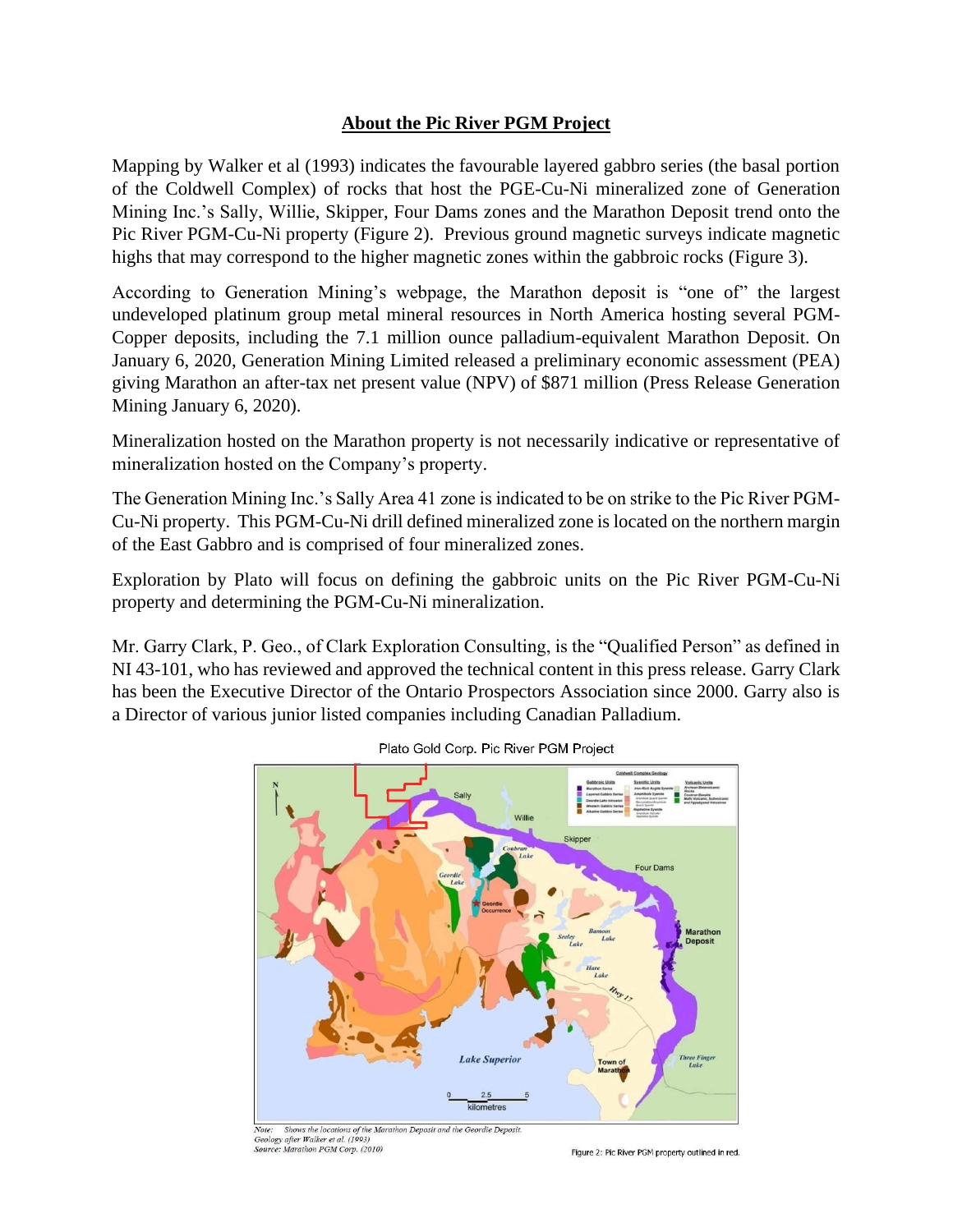| 383 | 384                                   | 385                                                                 | 386                                                                     | 387                                              | 388           | 389           | 390                                                                        | 391                  | 392                  | 393                  | 394                                                                               | 395                         | 396          | 397                                                                                      | 398                             | 399                       | 400                           |                                                  |
|-----|---------------------------------------|---------------------------------------------------------------------|-------------------------------------------------------------------------|--------------------------------------------------|---------------|---------------|----------------------------------------------------------------------------|----------------------|----------------------|----------------------|-----------------------------------------------------------------------------------|-----------------------------|--------------|------------------------------------------------------------------------------------------|---------------------------------|---------------------------|-------------------------------|--------------------------------------------------|
| 003 | 68894                                 |                                                                     | 564392 564394 564396 564395                                             |                                                  |               | 564393        | 010                                                                        | 011<br>564398 568886 | 012                  | 013<br>568883 568881 | 014                                                                               | 015<br>568882568873         | 016<br>56888 | 017<br>258907                                                                            | 018<br>128240                   | 019<br>277446             | 020<br>11707                  |                                                  |
| 023 | 024                                   | 025<br>68891 564384                                                 |                                                                         |                                                  |               |               |                                                                            | 031<br>56887         |                      |                      | Anomaly 34-35-36,<br><b>Ground Magnetic Survey</b><br><b>Total Field Contours</b> |                             | 036<br>56887 | 037                                                                                      | 038<br>230273 202837            | 039                       | 040<br>258908 277447          | 021<br>022                                       |
| 043 | 044                                   | 045<br>68890 564388                                                 |                                                                         |                                                  |               |               |                                                                            | 051                  |                      |                      | 564401 564402 564400 568879 568884 56888                                          |                             | 056          | 057<br>22987                                                                             | 058                             | 059<br>7088 203358 157554 | 060                           | 041<br>042                                       |
| 063 | 064                                   | 065<br>68896 564372                                                 |                                                                         |                                                  |               |               |                                                                            | 071                  | 072                  | 073                  | 074<br>564376 564380 564371 564381 564366                                         | 075                         | 0/6          | 077                                                                                      | 078                             | 079                       | 080                           | 061<br>201363 294296 172128 201362 202816 296263 |
| 083 | 084                                   | 085<br>68892 564367                                                 |                                                                         |                                                  |               |               |                                                                            | 091<br>564375 56437  | 092                  | 093                  | 094<br>203396 326124                                                              | 095<br>15757                | 096<br>1593  | 097                                                                                      | 098<br>100643 115930            | 099                       | 100<br>115929 157517          | 081<br>258881                                    |
| 103 | 104                                   | 105                                                                 | 106<br>107<br>108<br>109<br>68889 568893 568888 568895 564441<br>564443 |                                                  |               |               | $110 - 111 - 112$<br><b>Gordon Neil</b><br>Henriksen<br>10467 510466 51047 |                      |                      | 113                  | 114<br>223530 296853 15                                                           | 115                         | 11R          | 119<br>117<br>120<br><b>118</b><br>101<br>157518 100404 25<br><b>Generation PGM Inc.</b> |                                 |                           |                               |                                                  |
| 123 | 124                                   | 125                                                                 | 127<br>128<br>129<br>126<br>569701 569697<br>564446 56444               |                                                  |               | 133<br>28294  |                                                                            |                      |                      | 134                  | 135<br>128293 211 485 296 854 1006 44 324111                                      | 136                         | 137          | 138                                                                                      | 139                             | 140                       | 121<br>311393 296264 143407 2 |                                                  |
| 143 | 144                                   | 145.                                                                | 569696<br>146                                                           | 569694<br>147                                    | 564445<br>148 | 564440<br>149 | 564449<br>150                                                              | 564444<br>151        | 6441<br>152          | 56441<br>153         | 5947<br>154                                                                       | 163608<br>155               | 156          | 277499 279026<br>157                                                                     | 158                             | 159<br><b>LEA</b> 100562  | 160                           | 89<br>141                                        |
| 163 | 164                                   | 165                                                                 | 186                                                                     | 167<br>569693 569702 569698 569704 566395 564448 | 168           | 169           | 170                                                                        | 171                  | 172<br><b>BY THE</b> | 173                  | 174                                                                               | 175<br>63588314067          |              | 176 LEA-108557<br>100470 143485<br>177                                                   | 178                             | 179                       | 180                           | 161                                              |
| 183 | 184                                   | 185                                                                 | 186                                                                     | 187<br>569700 569695 569703                      | 188           | 189           | 190<br>569699 566399 564447 5 34 5 32 1                                    | 191                  |                      |                      | 194                                                                               | 195<br>326107 211461 279009 |              | 196 LEA-108558<br>197                                                                    | 198                             | 199                       | 200                           | 181 LEA 1                                        |
| 203 | $Pic$ River $PGM - Cu - Ni$ Potential |                                                                     |                                                                         |                                                  |               |               | 210<br>56639                                                               | 564450               | 212<br>56441         | 213<br>5564413       | 214                                                                               | 215<br>326123230300 203392  |              | 217<br><b>LEA 108560</b>                                                                 | 216 LEA-108559LEA-108561<br>218 | 219                       | 220                           |                                                  |
| 223 | 224                                   | 225                                                                 | Property 105 Cell Claim Units                                           | Anomaly 38.                                      |               | 229           | 230<br>66401                                                               | 231<br>566398        | 232                  | 233<br>566400 566397 | 234                                                                               | 235<br>566402 566403 566396 | 236          | 237                                                                                      | $-1.4 - 100$ $100$<br>238       | 239                       | 240                           |                                                  |
| 243 | 244                                   | <b>Ground Magnetic Survey</b><br>245<br><b>Total Field Contours</b> |                                                                         |                                                  |               |               | 250                                                                        | 251                  | 252                  | 253                  | 254                                                                               | 255                         | 256          |                                                                                          |                                 |                           | 260                           | LEA-108                                          |
| 263 | 264                                   | 265                                                                 | 266                                                                     | 267                                              | 268           | 269           | 270                                                                        | 271                  | 272                  | 273                  | 274                                                                               | 275                         | 276          | 277                                                                                      | 278                             | 279                       | 280                           | 261                                              |

Plato Gold Corp. Pic River PGM Ground Magnetic Survey Total Field Contours

Figure 3: Ground Magnetic Survey Total Field Contours

## **About Rudy Wahl**

Rudy Wahl has been prospecting in the Marathon – Hemlo – Terrace Bay area since 1989 and has optioned more than 30 properties to different mining companies. His discoveries represent a diverse range of commodities and deposit types, including gold, uranium, rare earth elements, diamonds and niobium. In 2012 the Northwestern Ontario Prospectors Association (NWOPA) presented him with its Lifetime Achievement Award. In 2015 three years later, he received NWOPA's Bernie Schneiders Discovery of the Year Award for his discovery of up to 1.63 % Nb2O5 and up to 20.6 % P2O5 on the Good Hope Niobium Property in 2014.

Rudy has contributed his time to the sector by organizing conferences, mentoring students, leading field trips, and fostering relationships with First Nations groups. He received an Honorary Doctorate Degree in Science from Lakehead University in Thunder Bay in 2017. A year later, he was elected to NWOPA's Board of Directors, and in 2019 was elected to Vice President.

Mr. Rudy Wahl will be presented with the PDAC 2020 Bill Dennis Award at the Awards Gala Dinner at the Fairmont Royal York Hotel, during the annual PDAC Convention in Toronto on March 3, 2020.

### **Details of the option agreement is as follows**:

Pic River PGM Option Agreement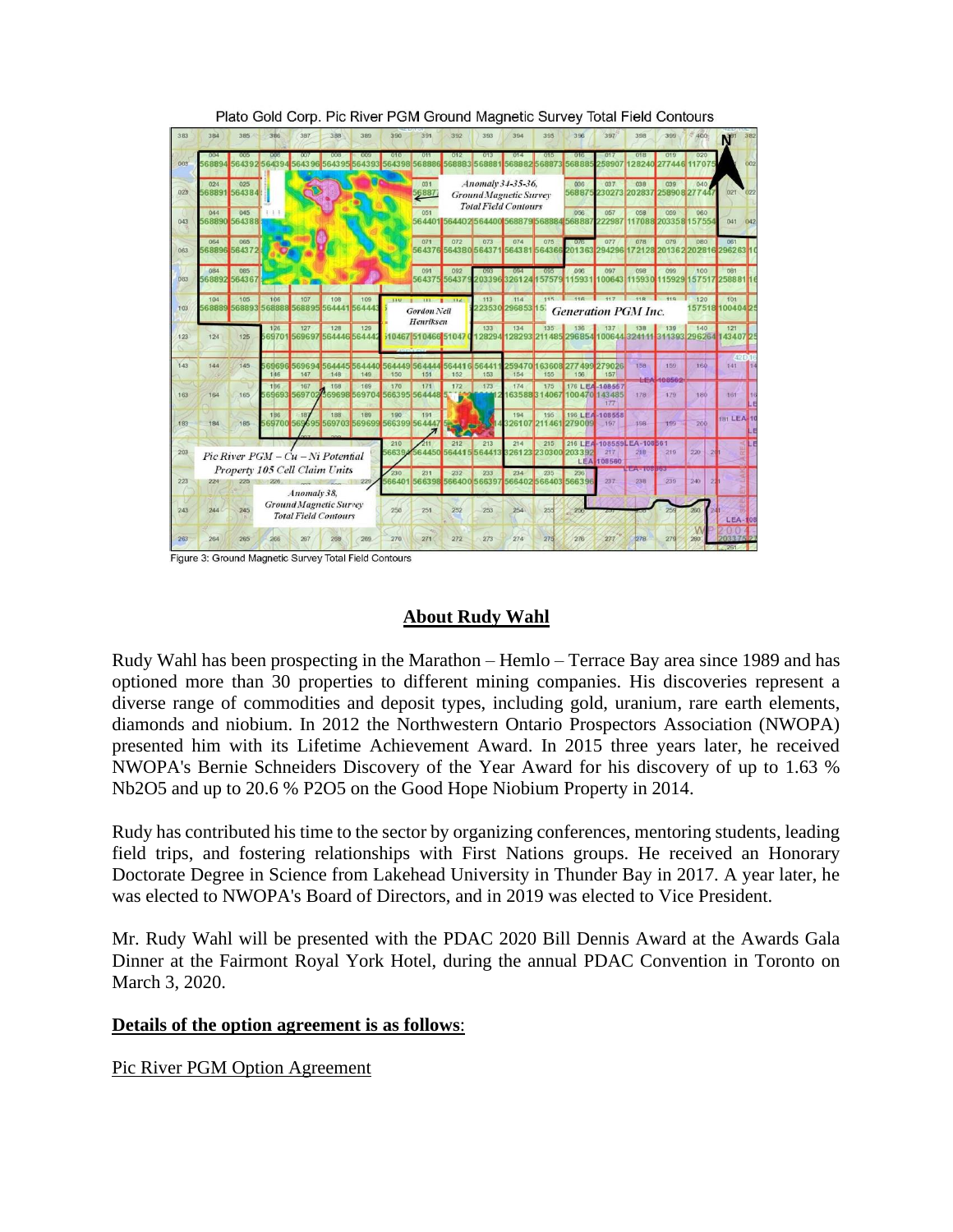The Optionors are Rudolf Wahl (70%) and Mike Dorval (30%). Plato, as the Optionee, will earn in for 100% interest in the Pic River PGM Project claims upon completion of the following:

- i) Total cash payment of \$125,000 as follows:
	- i. \$10,000 to Optionors within 7 days of signing of the Pic River PGM Option Agreement
	- ii. \$15,000 to Optionors within 6 months of the TSXV approval of the Pic River PGM Option Agreement
	- iii. \$25,000 to Optionors on or before the  $1<sup>st</sup>$ ,  $2<sup>nd</sup>$ ,  $3<sup>rd</sup>$  and  $4<sup>th</sup>$  anniversary of the TSXV approval of the Pic River PGM Option Agreement
- ii) Total payment of 1,650,000 common shares
	- i. 300,000 common shares to Optionors within 15 days of TSXV approval of the Pic River PGM Option Agreement
	- ii.  $450,000$  common shares to Optionors on or before the 1<sup>st</sup> anniversary of the TSXV approval of the Pic River PGM Option Agreement
	- iii. 300,000 common shares to Optionors on or before the  $2<sup>nd</sup>$ ,  $3<sup>rd</sup>$  and  $4<sup>th</sup>$ anniversary of the TSXV approval of the Pic River PGM Option Agreement
- iii) Combined exploration expenditures of \$160,000 on of the Pic River PGM Option Agreement
	- i.  $$40,000$  on or before the 1<sup>st</sup> anniversary of the TSXV approval of the Pic River PGM Option Agreement
	- ii.  $$120,000$  on or before the  $4<sup>th</sup>$  anniversary of the TSXV approval of the Pic River PGM Option Agreement

In addition, the Pic River PGM Option Agreement includes

- i) A 3% Net Smelter Return Royalty to Optionors, with first right of refusal for 50% buy back for \$1,500,000.
- ii) A 3% Gross Overriding Royalty from the production of diamonds only to Optionors, with first right of refusal for 50% buy back for \$1,500,000.
- iii) Performance Shares of 1,000,000 common shares to Optionors, if a NI 43-101 compliant resource exceeding 1 million ounces of platinum equivalent, and an additional 1,000,000 common shares to Optionors, upon a positive bankable feasibility study.
- iv) 10% of the sale price or option price in cash or shares to Optionors, if the Pic River PGM Project claims are sold or optioned to a third party.

## **About Plato Gold Corp**.

Plato Gold Corp. is a Canadian exploration company listed on the TSX Venture Exchange with projects in Marathon Ontario, Timmins Ontario and Santa Cruz, Argentina.

The Good Hope Niobium Project consists of a total of 254 claims, consisting of 227 Single Cell Mining Claims and 27 Boundary Cell Mining Claims, and covers an area of approximately 5,100